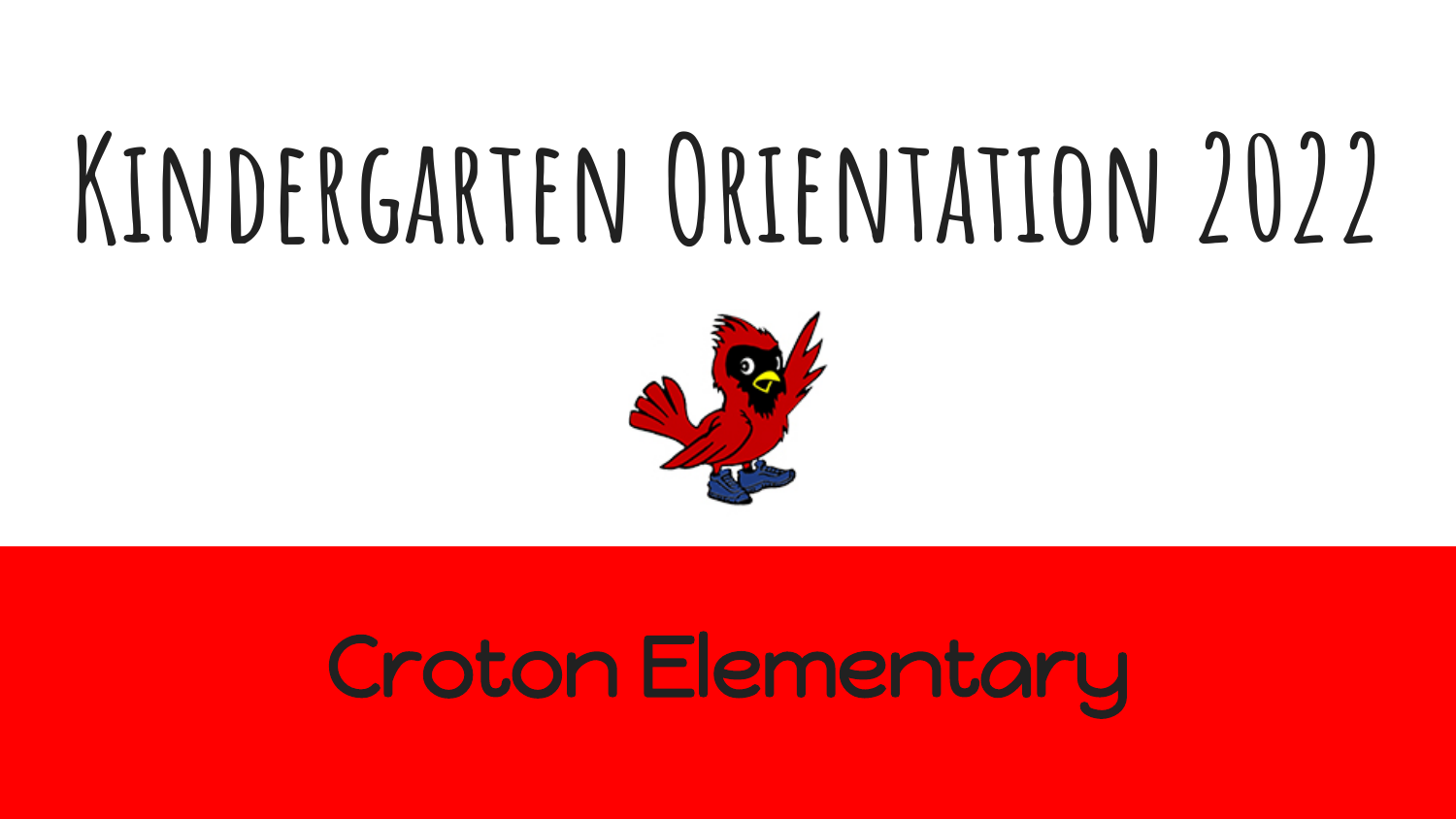## **A welcome Message from Our Superintendent**

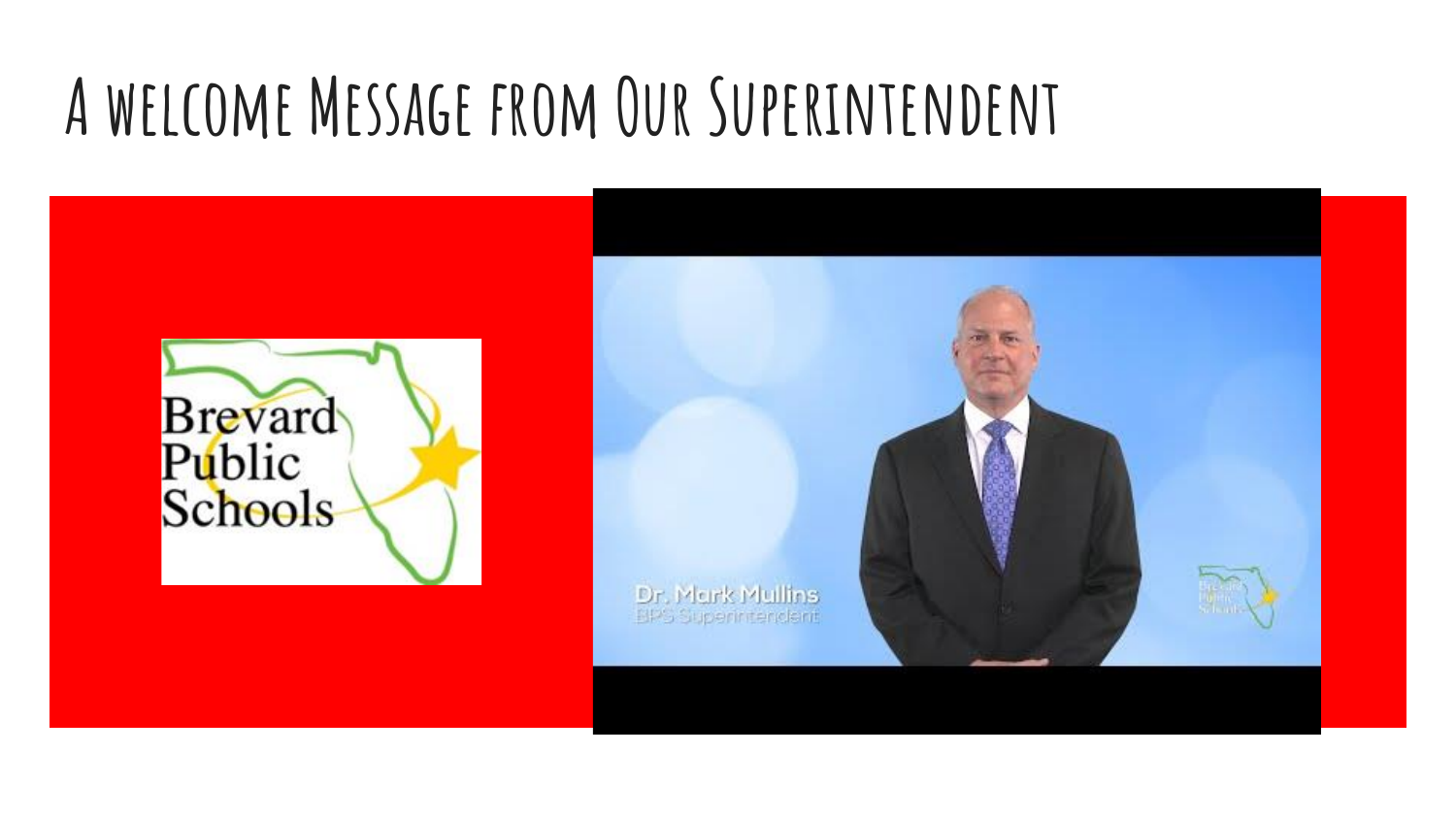## **About our School**

Croton Mission: Empower every student to succeed. Croton Vision: An inclusive community of respectful, responsible and educated citizens.

Principal : Dr. Roseann Bennett

Assistant Principal: Nicole Pepin

Kindergarten Team: Mrs. Dacus, Mrs. Harrigan

Mrs. Williams, Mrs. Ramos

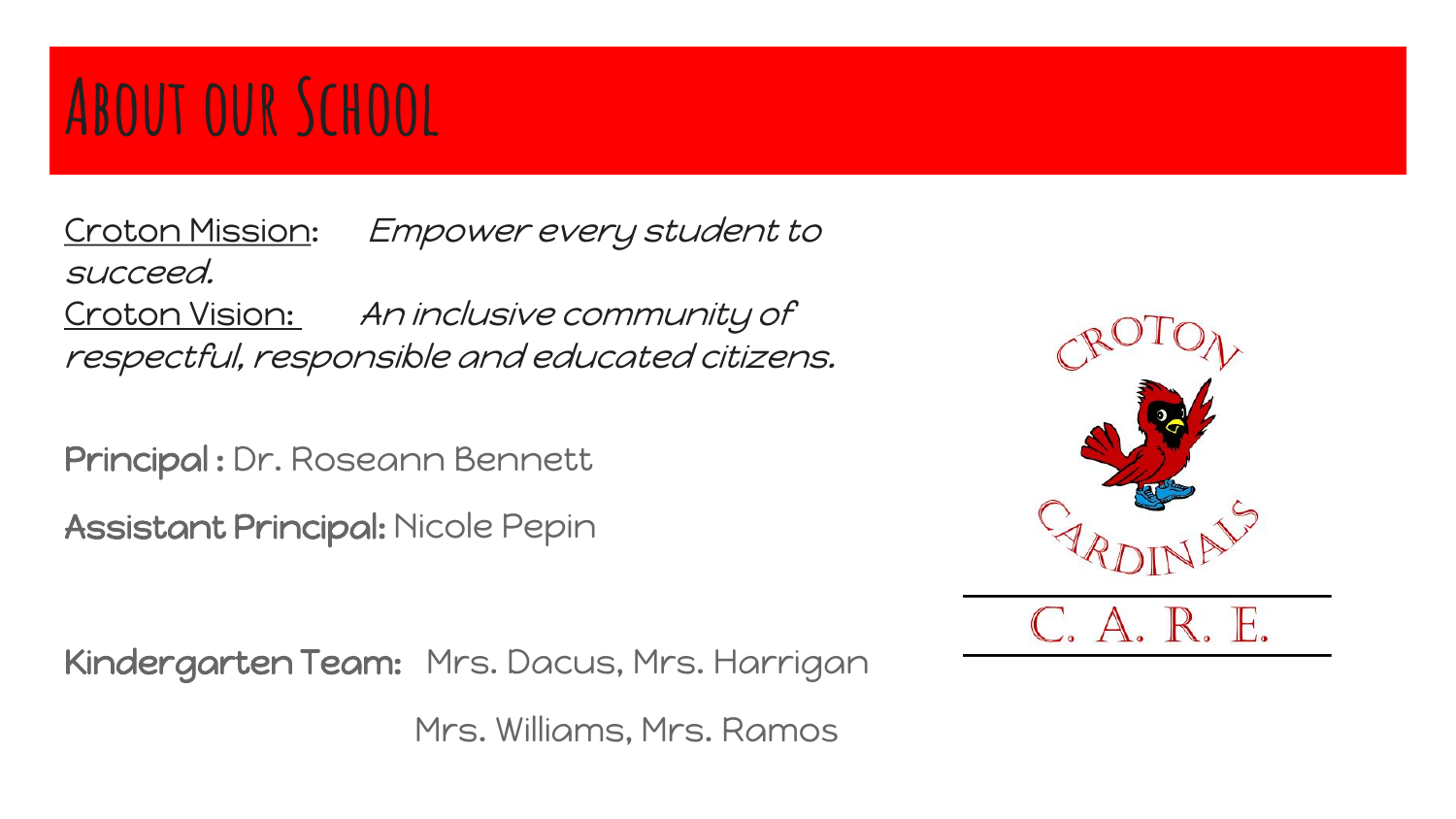# **PreK-K** Kindergarten

•**A smooth transition between preschool and kindergarten is key to a child's social adjustment and future educational success**.

•**When transitions are effective, they provide the supports children need to make these adjustments.** 

Developmental areas to make the transition into kindergarten as smooth as possible.

•*Social/Emotional Development* : Encourage your child to persist in tasks when encountering<br>a problem. When your child cannot find a<br>solution on his own, encourage him to calmly<br>ask for help.

**• Language Development** : Verbally give your<br>child specific one-step and two-step directions<br>and encourage him to follow through.

•*Cognitive Development* : Have your child help you sort items according to color, size, and shape

•*Physical Development (Gross & Fine Motor)*<br>: Give your child plenty of opportunities for<br>outdoor play: running, jumping, and climbing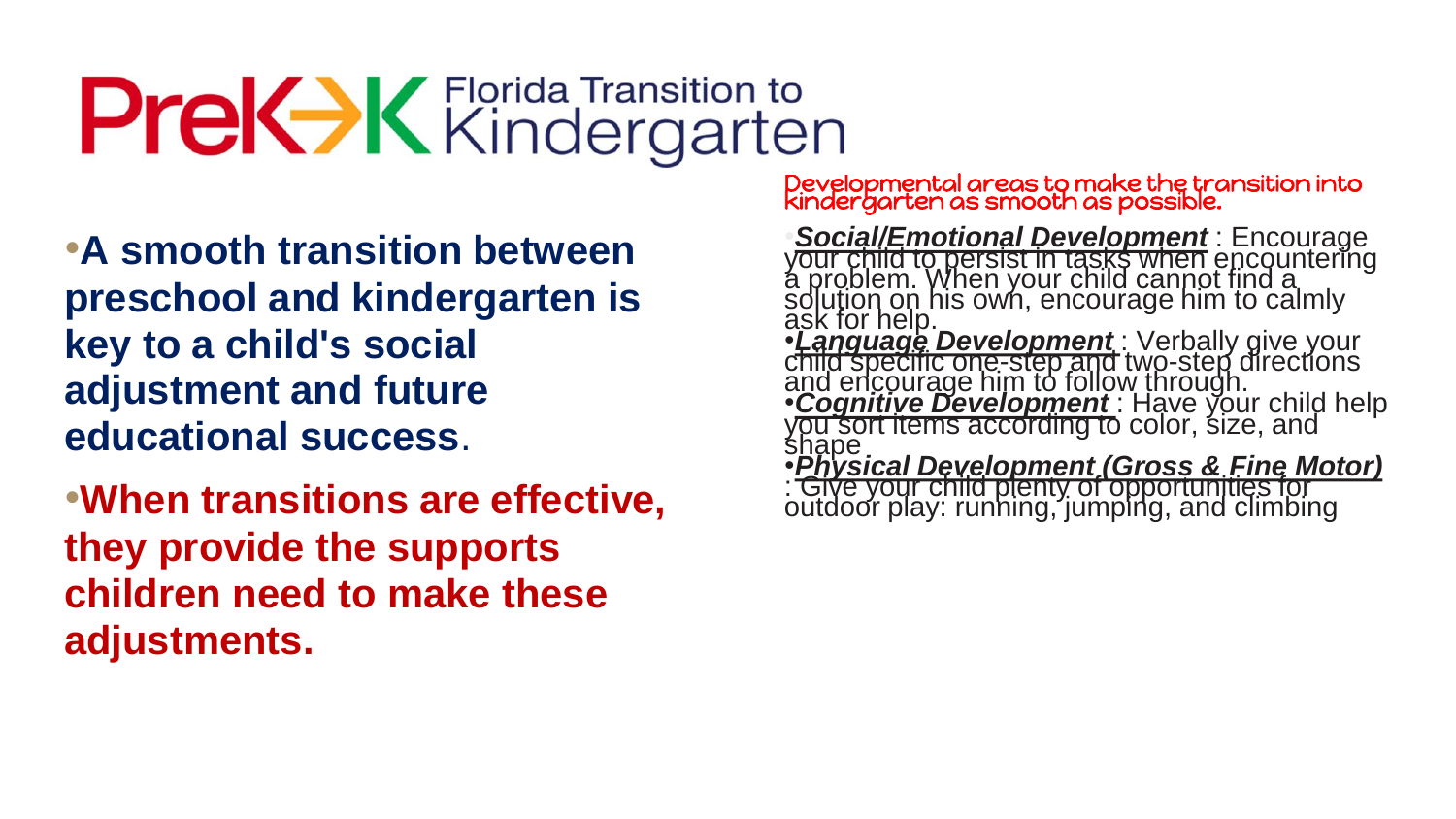**June 2022** Tips for fun summer activities! Sunday Monday Tuesday Wednesday Saturday Brevard<br>Public<br>Schools Look at a calenda Visit your publi about the make a choice and help your child<br>count the days until<br>whool starts. importance of<br>sharing. This is an<br>essential doll in library. Find out<br>about their summe today, Naking<br>choices builds<br>Independence reading program Encourage your<br>young artist, Provide<br>crayons, paint and<br>paper and allow<br>time to explore. Ask your child Say "please" and<br>"thank you" often<br>Your child will too Ask your child to Take a visit outsid pick up toys at the<br>end of play. Thank<br>your child for<br>helping. our child and c you a story. Write it<br>down and read it<br>back. and count as many a local library or<br>bookstore. the number of animals as you can<br>find. lead-aloud tip: F<br>a picture book trevard County n<br>T2 miles of beach<br>Visit the beach Reve your child ractice taking tu or her name. practice saying his<br>or her first and last your house and fit to wash his or her<br>hands all by him- of<br>herself. without words a by playing a game<br>with your child. Write his or he ask your child to te as many different collect shells, and<br>help your child sort<br>them at home. name in highligh nane. shapes as possible and let your child Aut he or the se  $\begin{array}{l} \text{Table 1: } \text{par child} \\ \text{about the far thing} \\ \text{row did when you user in} \\ \text{where in} \\ \text{kinderpattern}. \end{array}$  $\begin{array}{c} \text{Lintering in us} \\ \text{important in school.} \\ \text{Practice by playing} \\ \text{Given } \text{Seyn with} \\ \text{your child.} \end{array}$  $\begin{array}{l} \mbox{An you do lamery,}\\ \mbox{have year child help}\\ \mbox{you sort and court.}\\ \mbox{Sort by color, view, object etc.} \end{array}$ Take time to pla<br>outside. Practic fut on some my with your child.<br>Help them find and dance with your<br>child. throwing and ort out of blank<br>and sheets. catching a ball rhuming words. lead-aloud tip  $\sim$ Take a walk cutsid Take a look at a When the sun ha Did you know the to reading the boot<br>to your child, have and point out living<br>and non-living<br>things. set, step outside<br>and count as man<br>stars as you can. **Brevard County N** map, Have your<br>thild point out the<br>things they see. 108 parks? Visit on near your house

| Sunday                                                                                                                                         | Monday                                                                                                                                                                                 | Tuesday                                                                                                             | Wednesday                                                                                                             | Thursday                                                                                                                                          | Friday                                                                                                                                           | Saturday                                                                                                                   |
|------------------------------------------------------------------------------------------------------------------------------------------------|----------------------------------------------------------------------------------------------------------------------------------------------------------------------------------------|---------------------------------------------------------------------------------------------------------------------|-----------------------------------------------------------------------------------------------------------------------|---------------------------------------------------------------------------------------------------------------------------------------------------|--------------------------------------------------------------------------------------------------------------------------------------------------|----------------------------------------------------------------------------------------------------------------------------|
| <b>Bervard</b><br>Public<br>Schools.                                                                                                           |                                                                                                                                                                                        |                                                                                                                     |                                                                                                                       |                                                                                                                                                   | At stock time, have<br>year child court his or<br>her snack cytor to<br>eative it.                                                               | Take a trip to the<br>multike library and have<br>your child pick out his<br>or her own beek.                              |
| π<br>At you are driving.<br>have your child point<br>out letters and<br>numbers that they see<br>on signs and license<br>plates.               | $\overline{a}$<br><b>Happy Fourth of</b><br>July1 Talk to your<br>child about<br>Independence and<br>why we celebrate<br>this special day.                                             | τ<br>Practice having your<br>child say his or her<br>nana, and styre.<br>runder.                                    | s<br>the safety sciences and<br>cid roarazines to help<br>your child make a<br>collage of things they<br>low to do.   | 7<br>Encourage your child<br>for direct from, our<br>hemett.                                                                                      | x<br>Practice taking turns<br>by playing a game with.<br>your child, if your<br>child loses, use this<br>time to talk about not<br>MAINS WICKING | Time yourself, See<br>how many things<br>you can do in one<br>infrute.                                                     |
| $\overline{10}$<br>Hopping Day! Try<br>hopenster's ar<br>turreine roew.                                                                        | $\overline{\mathbf{1}}$<br>Help your child<br>measure how tall he<br>or she is., Let them<br>help you measure<br>how tall you are.<br>Talk about how your<br>heights are<br>different. | $\overline{12}$<br>Let your child help.<br>you set the table for<br>disser.                                         | $\overline{11}$<br><b>Practice taking</b><br>turns by playing Tic-<br>Tar-Toe.                                        | $\overline{14}$<br>Sing Head.<br><b>Shadders, Kopes</b><br>and Torri with your<br>child. Help them<br>point to each body<br>port as they sing.    | $\overline{15}$<br>Give your child<br>sidewalk chalk and<br>have them draw a<br>picture.                                                         | $\overline{16}$<br>Choose a plece of<br>recycling and help<br>your child make an<br>intrument.                             |
| $\overline{17}$<br>Paint with ice.<br>Hale colored ice<br>culters with food<br>coloring. Allow you<br>child to paint with<br>the ice on paper. | $\overline{\mathbf{10}}$<br>Look for the first<br>letter in your name<br><b>Index, See Istur</b><br>many filmes you can.<br>First In.                                                  | $\overline{15}$<br>Practice your school.<br>marring routine.<br>Continue this each<br>day to prepare for<br>school. | ক্ষ<br>Read aloud tip: Prior<br>to reading the book.<br>help your child point<br>out the cover, title:<br>ind adjust. | $\overline{21}$<br>It is alreast time for<br>school! Take time to<br>drive past your<br>child's new school to<br>show them where<br>they will go. | $\overline{22}$<br>Name the colors of<br>fruits while grocery<br>shoppling.                                                                      | $\overline{21}$<br>Let your child help.<br>you prepare a meal.<br>Have your child help<br>measure, stir and<br>set timers. |
| 24<br>Visit a new park<br>today and look for<br>things in pairs.                                                                               | 25<br>Practice using<br>buttors, zippers and<br>tying shoelaces.                                                                                                                       | 26<br>Sing the ABC song.                                                                                            | 22<br>School is closed<br>Draw a picture of<br>your family to show<br>your teacher.                                   | 28<br>During both time let<br>way child use<br>different vice plastic<br>containers to<br>measure suday. Talk<br>about more and<br>lass.          | 29<br>Talk shout what you<br>are most excited.<br>about doing in<br>kindergarten.                                                                | 30<br>Kindergarten is<br>around the corner.<br><b>Practice your</b><br>morning apodbye<br>rocking.                         |
| 31<br>Talk about<br>friendship, Ask your<br>child. What makes<br>a friend a pood<br>friend?"                                                   |                                                                                                                                                                                        |                                                                                                                     |                                                                                                                       |                                                                                                                                                   |                                                                                                                                                  | THROVE AN                                                                                                                  |

### The move from preschool/home to kindergarten is one of the most

important *transitions* a child will make.



## **Summer Learning Activities**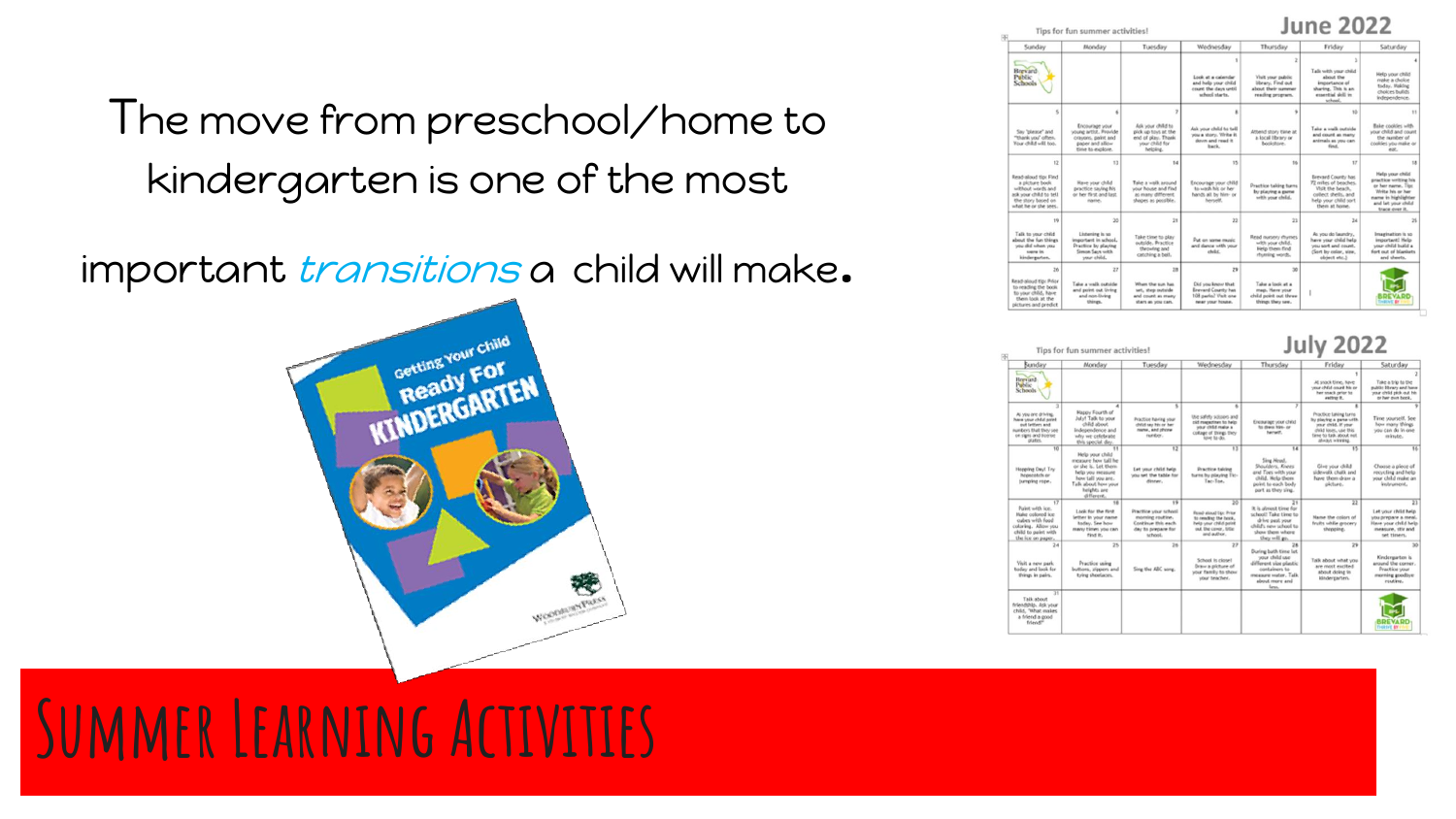## **School Preparation**

### Personal Skills:

The BEST thing you can do for us this summer is make sure your child is independent in:

- toileting skills
- zipping, buttoning, etc.,
- tying shoes (or do Velcro
- using scissors



### Writing Skills:



•Correct Pencil Grip •Able to write his/her name using a capital letter only at the beginning. •D'Nealian Handwriting •Understands that letters and print carry meaning •Practice basic letter formation •Fine Motor Skills (paintbrush, chalk, play dough, etc.)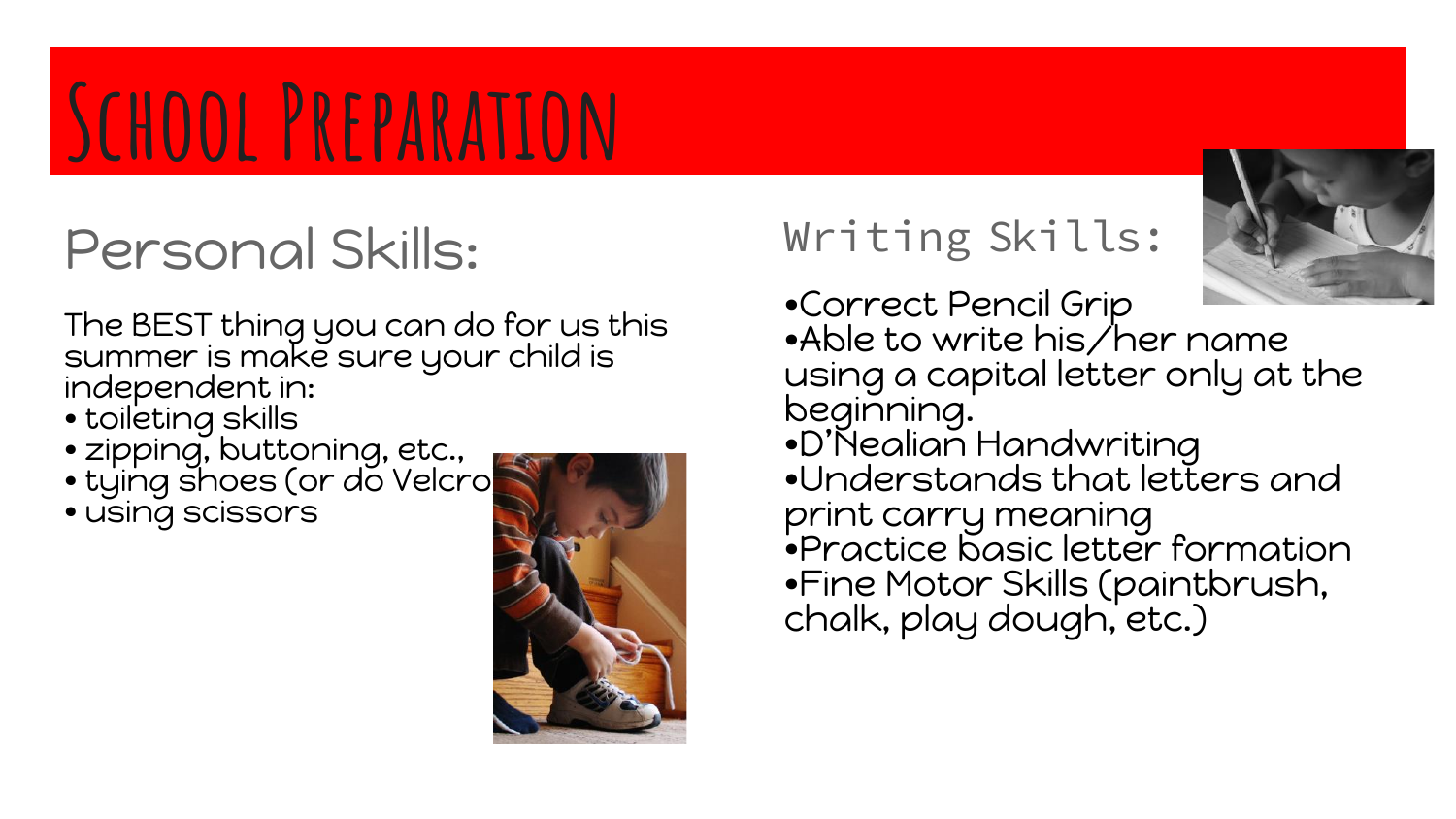

Private VPK Providers= You will see this form where your children are attending VPK sometime later this spring. Please sign the forms if they feel comfortable doing so, then deliver the white copy to the school in order to share valuable information with the new Kindergarten teachers.

Students attending BPS VPKs will not receive these to fill out as we have internal cumulative folders to share this information within BPS.



The School Board of Brevard County, Florida Preschool-Kindergarten Transition Form



| Last<br>Birthdate: The Control of the Control of                                   | fox<br><b>Gender: Male Female</b> |                 | Middle Intial                           | <b>Preschool Center:</b>                |           | <b>Clinic for his cultural</b> |
|------------------------------------------------------------------------------------|-----------------------------------|-----------------|-----------------------------------------|-----------------------------------------|-----------|--------------------------------|
|                                                                                    |                                   |                 |                                         | Director: The Control of the Control of |           |                                |
| Email:                                                                             |                                   |                 |                                         | Phone Number:                           |           |                                |
|                                                                                    |                                   |                 | Program Type: VPK 58. Private Preschool |                                         |           |                                |
| Progress in the Domains of the Florida Early Learning and Developmental Standards: |                                   |                 |                                         |                                         |           |                                |
| <b>Physical Development</b>                                                        |                                   |                 | Mathematical Thinking                   |                                         |           |                                |
|                                                                                    |                                   |                 |                                         |                                         |           |                                |
| Approaches to Learning                                                             |                                   |                 | Scientific Inquiry                      |                                         |           |                                |
| Social Emotional Development                                                       |                                   |                 | Social Studies                          |                                         |           |                                |
| Language & Literacy                                                                |                                   |                 | Creative Expression Through the Arts    |                                         |           |                                |
| Please circle ratings based on child assessment data:                              |                                   |                 |                                         |                                         |           |                                |
| <b>Child Assessment</b>                                                            |                                   | Pro-best / Fall |                                         | <b>Post-test / Spring</b>               |           |                                |
| <b>Print Knowledge</b>                                                             | <b>BE</b>                         | ME              | $\overline{\text{ex}}$                  | <b>BE</b>                               | Mil       | н                              |
| Phonological Awareness                                                             | $\mathbf{M}$                      | ME              | $^{12}$                                 | $_{\rm H}$                              | ME        | $^{12}$                        |
| Oral Language/Vocabulary                                                           | м                                 | <b>MAIL</b>     | $\alpha$                                | $_{\rm H}$                              | MI        | $^{12}$                        |
| <b>Mathematics</b>                                                                 | $\mathbf{H}$                      | ME              | $\mathbb{R}$                            | 88                                      | <b>ME</b> | EE                             |
| Social Emotional                                                                   | $\mathbf{H}$                      | ME <sub>1</sub> | $\mathbf{H}$                            | 88.                                     | ME        | $\mathbf{H}$                   |
| Key: BE = Below Expectations<br>Strategies that work to support learning           |                                   |                 | ME - Marring Expectations               | IX = Exceeding Expectations             |           |                                |

| REQUIRED PARENT/LEGAL GUARDIAN CONSENT:                                                  | I give permission for the information on this form (and any signal attachmants) to be shared with my child's elamentary<br>school and kindergarten teacher to help facilitate a successful transition from preschool to kindergarten. |                          |
|------------------------------------------------------------------------------------------|---------------------------------------------------------------------------------------------------------------------------------------------------------------------------------------------------------------------------------------|--------------------------|
| Home Language ________________________ Individual Education Plan (EP):                   |                                                                                                                                                                                                                                       |                          |
| School of attendance for Kindergarten:                                                   |                                                                                                                                                                                                                                       |                          |
| Parent/Legal Government Septembers:                                                      |                                                                                                                                                                                                                                       |                          |
|                                                                                          | PLEASE SUBMIT THIS COMPLETED/SIGNED FORM TO YOUR CHILD'S KINDERGARTEN SCHOOL/TEACHER.                                                                                                                                                 |                          |
| contract the contract of the contract of the contract of the contract of the contract of | Markets of the country of the country of the country of                                                                                                                                                                               | Work Warriot and Context |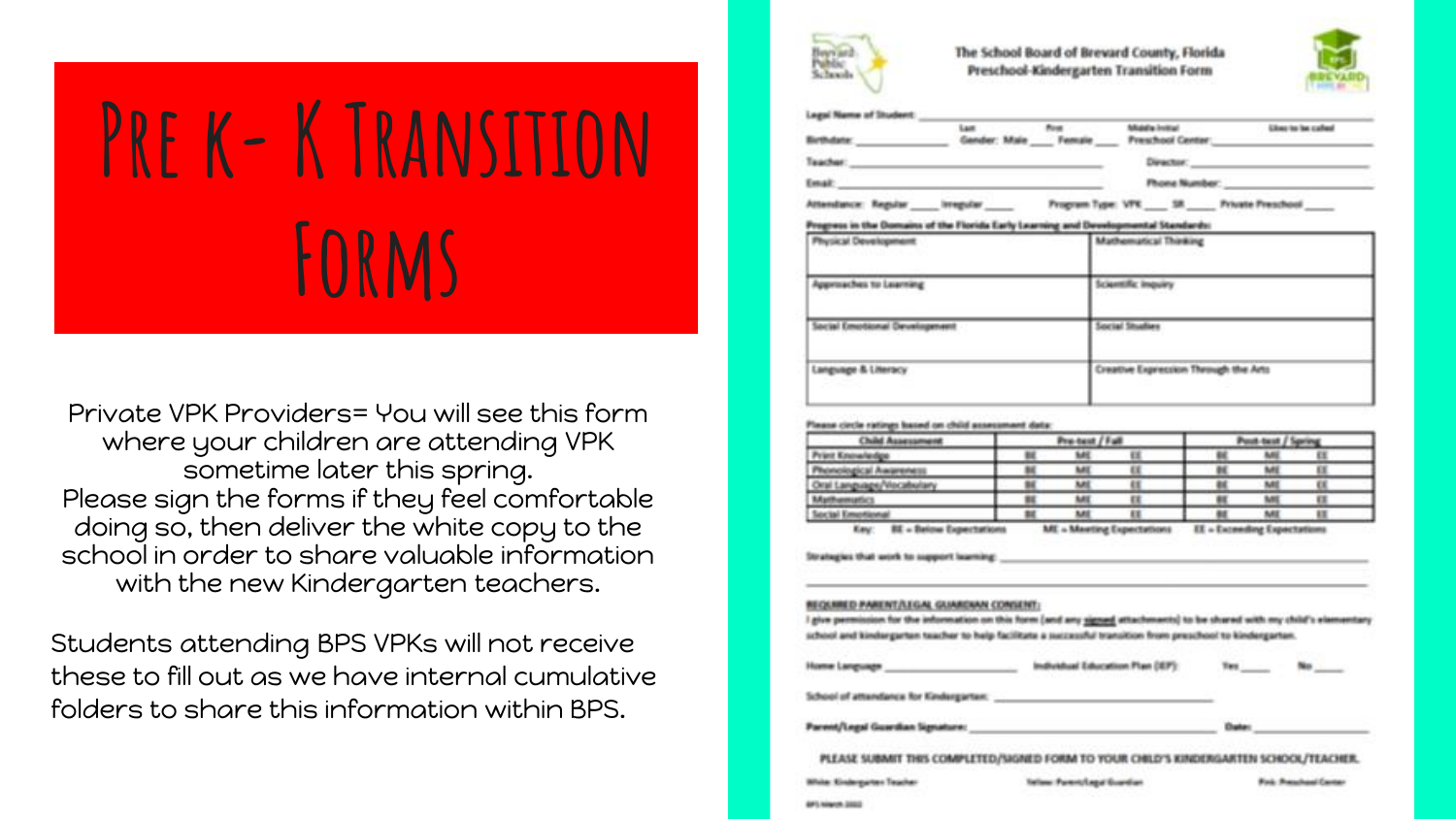## **What did you like about kindergarten this year?**

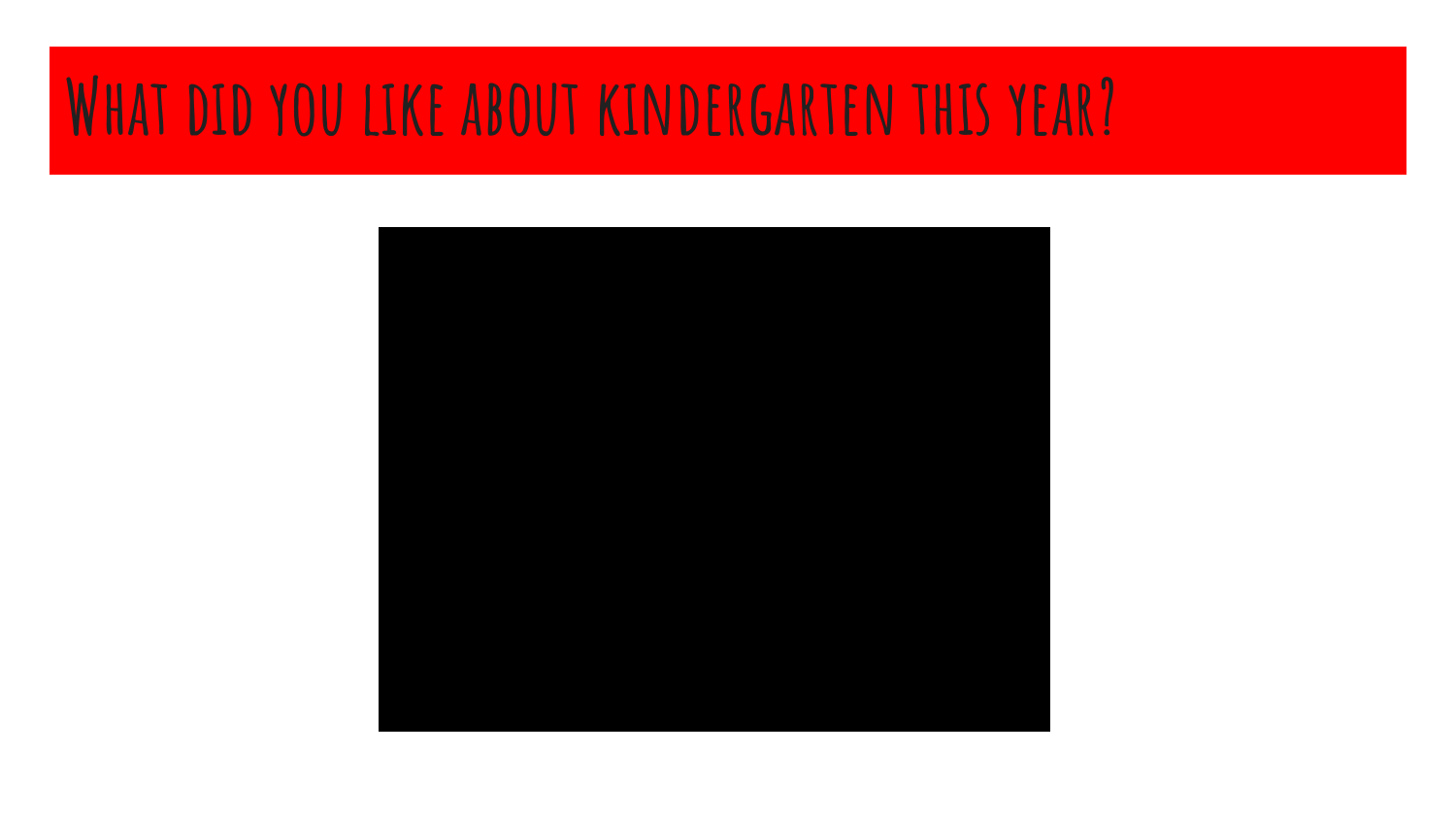

## **Croton Is a Title I School**

#### Welcome to Title I

#### The Title I Vision

Title I provides support through resources and research-based training, enabling schools to develop high quality, enriched programs that meet the individual needs of all children, families, and staff.

By providing a positive, caring environment with high educational expectations, Title I ensures that all individuals feel capable, connected, and able to make worthwhile contributions to their community.